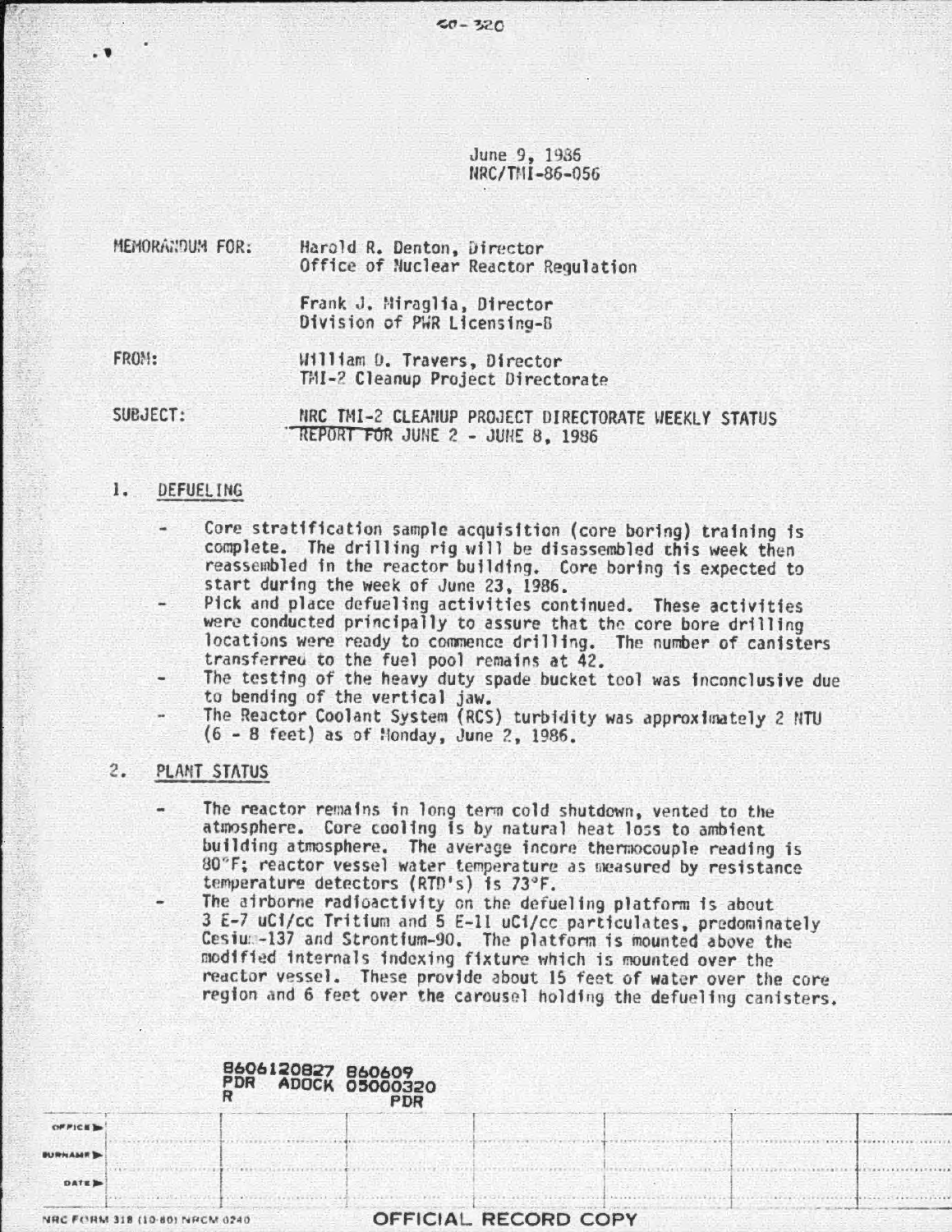Harold R. Denton Frank J. Miraglia

### $3.$ *WASTE MANAGEMENT*

EPICOR II remains shutdown. The Submerged Demineralizer System (SDS) started processing the "B" reactor coolant bleed tank on Saturday, June 7, 1986.

 $\overline{2}$ 

#### 4. ENVIRONMENTAL MONITORING

- US Environmental Protection Agency (EPA) sample analysis results show that TMI site liquid effluents are in accordance with regulatory limits, NRC requirements, and The City of Lancaster Agreement.
- The Lancaster water sample taken at the water works river intake and analyzed by EPA consisted of a seven day composite sample taken May 18 - 24, 1986. A gamma scan detected no reactor related activity.
- TNI water samples taken by EPA at the plant discharge (includes Units 1 and 2) to the river consisted of seven daily composite samples taken from Hay 18 - 24, 1985. A gamma scan detected a trace amount of Iodine-131 in the May 21 - 22, 1986 sample. While no reactor activity was measured, trace amounts of I-131 were detected in water at both the Unit 1 intake and the site discharge. indicating that the activity is probably not TMI related.
- The EPA analysis of the NRC outdoor air sample for the period May 26 - June 6, 1986 showed that concentrations of Cs-137 and I-131 were below the lower limit of quantitative detectability for the system, i.e., less than 1.1 E-13 microcuries/cc. A trace of I-131 was detected in the sample.
- The unquantifiably small traces of I-131 in both these samples are probably related to the Chernobyl accident.

### $5.$ AUXILIARY AND FUEL HANDLING BUILDING ACTIVITIES

- Water flushing continued in the Westinghouse Valve Room (281' Auxiliary Building) over the past week. This room abuts the annulus and is the location of the mini-decay heat cooling system.
- Assembly of the Desludging system continued.
- The testing program continues on the transfer shield.

#### 6. NRC EVALUATIONS IN PROGRESS

- Technical Specification Change Request number 49, and 51.
- Recovery Operations Plan Change number 31, 33, 35, and 36.
- Solid Waste Facility Technical Evaluation Report.

|  |  | sign and so the problems of the state of the state of the specifical state and state of the state of the state<br>family with a finite series of the family of the column state of the state series and the state of the |  |
|--|--|--------------------------------------------------------------------------------------------------------------------------------------------------------------------------------------------------------------------------|--|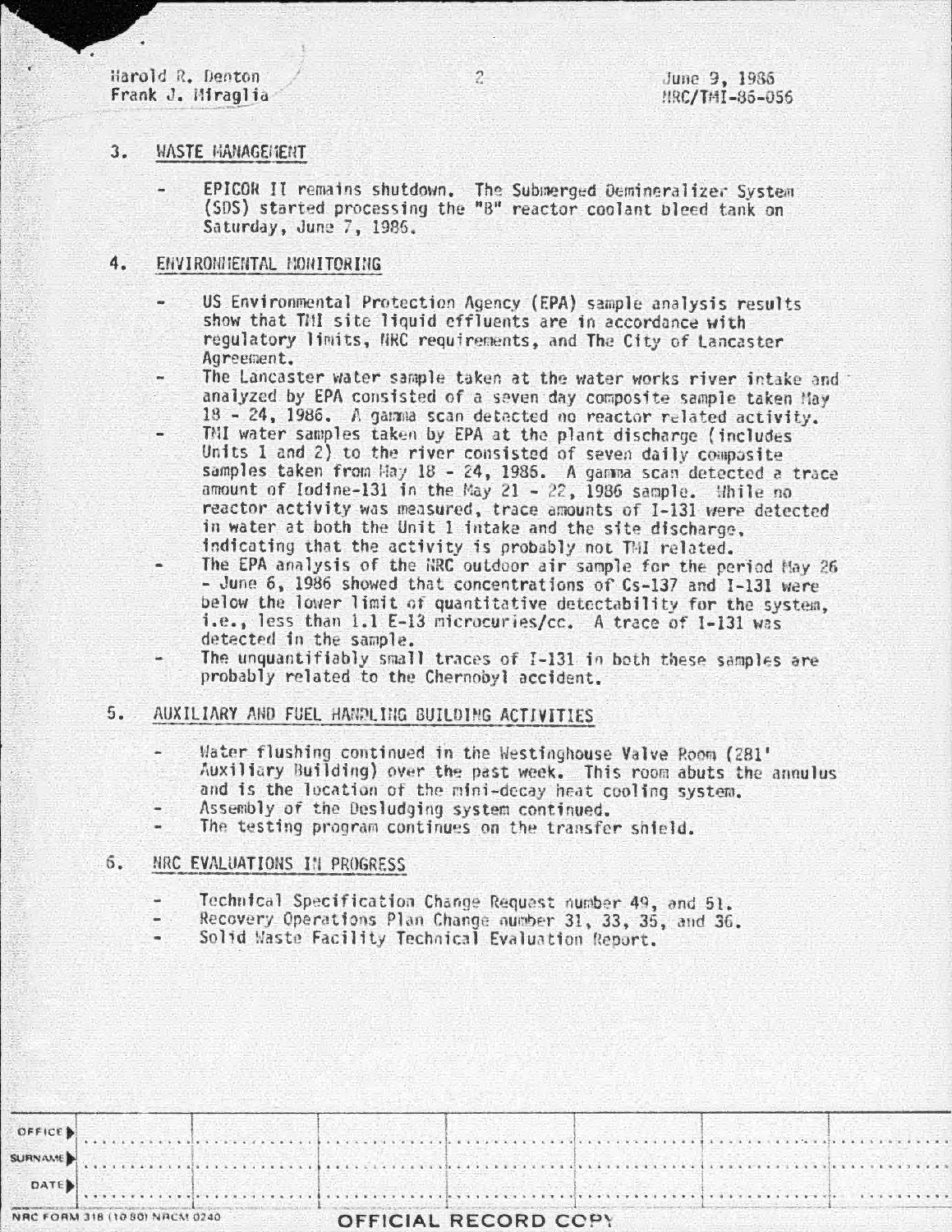Harold R. Denton Frank J. Miraglia

- Reactor Building Sump Criticality Safety Evaluation Report.
- Canister Handling and Preparation for Shipment Safety Evaluation Report.

 $\overline{3}$ 

Defueling Canister Technical Evaluation Report, Revision 2.

On June 2, 1986, GPUN submitted a request to test three defueling tools over an approximate 2 week period. The tools were a heavy duty tong tool, heavy duty spade bucket, and hydraulic impact chisel. The use of this equipment was previously under NRC staff review as part of the May 15, 1986 defueling SER. The staff approved the use of the three tools on June 4, 1986.

#### $\mathcal{I}$ . PUBLIC MEETING

The Advisory Panel for the Decontamination of TMI-2 will meet with the NRC Commissioners on June 11, 1986 at 11:00 AM. The meeting will be held at the NRC conference room at 1717 H Street, H.H., Washington, DC.

> ORIGINAL SIGNED BY, William D. Trovers

William D. Travers Director TMI-2 Cleanup Project Directorate

. . . . . . . . . . .

| $m \times n \times m$          |  |  |  |  |  |  |  |
|--------------------------------|--|--|--|--|--|--|--|
| <b>Salary)</b>                 |  |  |  |  |  |  |  |
| NRC FORM 318 (10 80) NRCM 0240 |  |  |  |  |  |  |  |

. . . . . . . . . . . . .

OFFICE B **SLIRNALIE** 

# OFFICIAL RECORD COPY